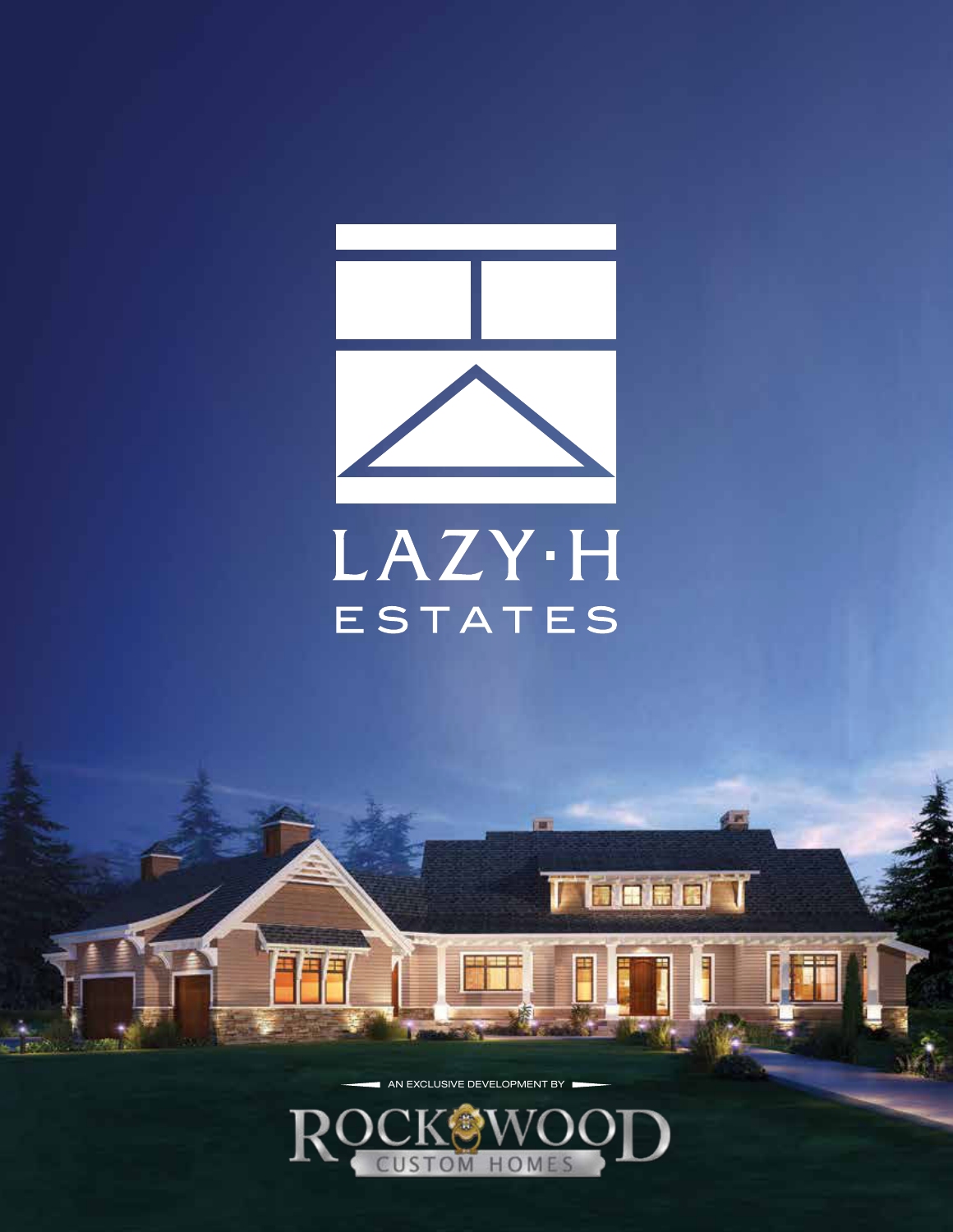



### Overview

Welcome home! Set in Calgary's picturesque Springbank area, Lazy H Estates is Rockwood Custom Homes' latest exclusive development. Situated on a historic parcel of land, held in the Hodgson family for generations, the Lazy H development is comprised of nine two-acre lots, all with views of Calgary's spectacular foothills and nearby Rocky Mountains.

Created for families looking for the ideal mix of rural and urban living, Lazy H is close to Springbank's excellent schools, and the local amenities of Aspen Woods and West Springs. Minutes from the new Stoney Trail exchange, residents of Lazy H will have easy access to the downtown core, while still offering all of the benefits of exclusive estate living. The development also includes a charming natural pond that's ideal for skating in the winter, and a great place to enjoy and observe a variety of wildlife—including deer, muskrats and water fowl.

#### Lot Prices: \$595,000 - \$645,000



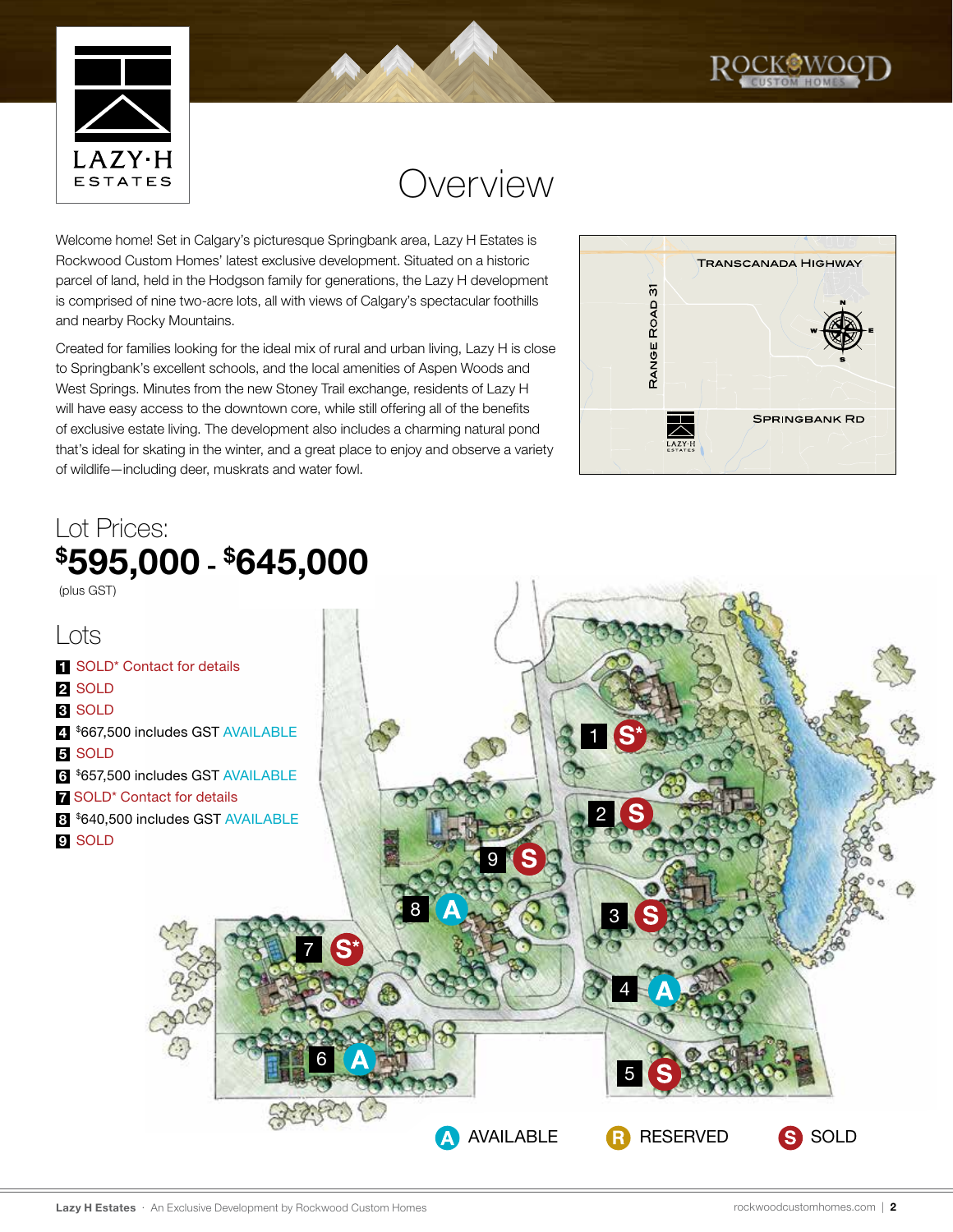



All estates part of the Lazy H development will be built by the impeccably stylish and experienced team at Rockwood Custom Homes.

While all builds will be governed by the estate's architectural controls and building scheme (in order to protect the value and integrity of the community), owners will still have plenty of flexibility to custom design their individual homes.

*Photos: Sample renders of recently completed Rockwood homes.*

Home Price: Individually priced per home

Suggested Style: Custom *(i.e., Transitional or Contemporary Farmhouse)* 

ROCKOWOOD





#### Features

- Acreage estate living
- Nine two-acre lots in Springbank
- Views of the Rocky Mountains
- Natural pond
- Close to schools
- Near to local amenities of Aspen Woods and West Springs
- Minutes from Stoney Trail exchange





Lazy H Estates • An Exclusive Development by Rockwood Custom Homes rockwoodcustom in the rockwoodcustomhomes.com | 3